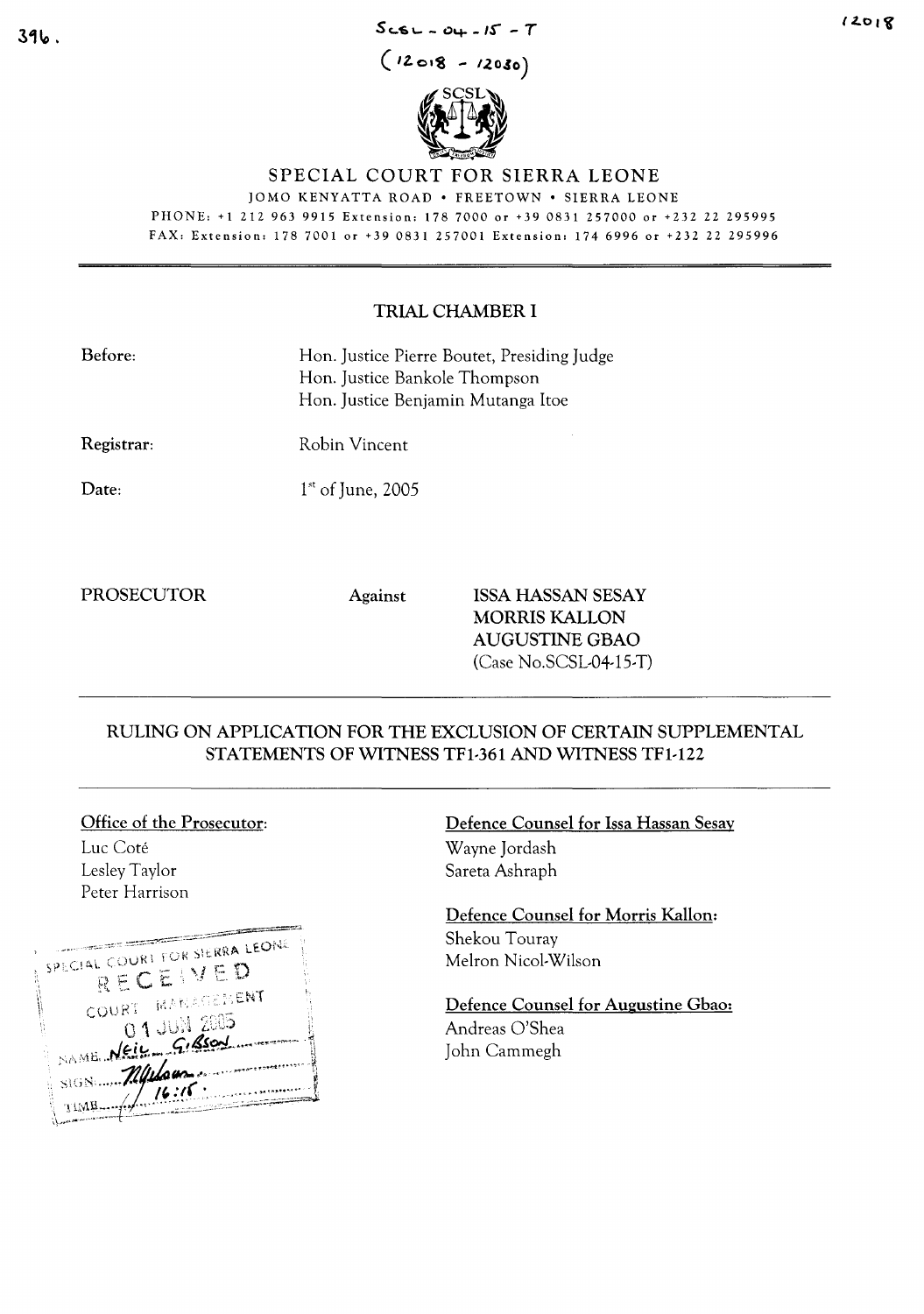**TRIAL CHAMBER I** ("Trial Chamber I") of the Special Court for Sierra Leone ("Special Court") composed of Han. Justice Pierre Boutet, Presiding Judge, Han. Justice Bankole Thompson, and Han. Justice Benjamin Mutanga ltoe;

**SEIZED** of the Application for the Exclusion of Statements of Witness TFI-361, Dated Respectively  $18^{\text{th}}$ ,  $19^{\text{th}}$ ,  $21^{\text{st}}$ ,  $24^{\text{th}}$ ,  $25^{\text{th}}$ ,  $26^{\text{th}}$ ,  $27^{\text{th}}$  January and  $15^{\text{th}}$  and  $18^{\text{th}}$  February 2005 and the Supplemental Statement of TF1-122, Dated 25<sup>th</sup> November 2004 ("Motion") filed by Defence Counsel for the First Accused, Issa Hassan Sesay, on the  $10^{th}$  of March, 2005;

**CONSIDERING** the Response to the Motion, filed by the Office of the Prosecutor ("Prosecution") on the  $4<sup>th</sup>$  of April, 2005 and the Reply thereto, filed on the  $11<sup>th</sup>$  of April, 2005;

**CONSIDERING** Article 17 of the Statute of the Special Court for Sierra Leone ("Statute") and Rule 66(A)(ii) of the Rules of Procedure and Evidence ("Rules");

## **HEREBY** ISSUES **THIS UNANIMOUS DECISION:**

## **1. INTRODUCTION**

1. On the  $8<sup>th</sup>$  of December 2004, the Prosecution served the unredacted copy of the witness statement of Witness TF1-361, dated the  $11<sup>th</sup>$  of June 2004. On the  $23<sup>rd</sup>$  of February 2005, the Prosecution served proofing notes from the same witness taken on the  $18^{\rm th}$ ,  $19^{\rm th}$  , $21^{\rm st}$ ,  $24^{\rm th}$ ,  $25^{\rm th}$ ,  $26^{\rm th}$ and  $27<sup>th</sup>$  of January 2005 and on the  $15<sup>th</sup>$  and  $18<sup>th</sup>$  of February 2005.<sup>1</sup>

2. On the 23<sup>rd</sup> of February 2005, the Prosecution also served the unredacted copy of the witness statement of Witness TF1-122, dated the  $30<sup>th</sup>$  of January 2003. On the same date, the Prosecution also served supplemental statements from the same witness dated  $13<sup>th</sup>$  of January 2004 and the 25<sup>th</sup> of November 2004. <sup>2</sup>

;/. /l *<sup>r</sup>* **/-.::,** /!

Case No. SCSL-04-15-T  $\sqrt{2}$ .

<sup>&</sup>lt;sup>1</sup> The Prosecution was granted leave to add Witness TF1-361 to its list of witnesses to be called at trial on the 29<sup>th</sup> of July 2004. See *Prosecution v. Sesay* et *al.,* Case No. SCSL-04-l5, Decision on Prosecution Request for Leave to Call Additional Witnesses, 29 July 2004.

<sup>&</sup>lt;sup>2</sup> It has to be noted that after the filing of the Motion, on the  $15<sup>th</sup>$  of April, 2005, the Prosecution also served the unredacted copy of other witness statements of Witness TF1-361, dated the  $11^{\text{th}}$  and the  $14^{\text{th}}$  of April, 2005. Similarly, on the 21<sup>st</sup> of March, 2005, the Prosecution previously served the unredacted copy of another witness statement of Witness TF1-122, dated the 15<sup>th</sup> of March, 2005. See Materials Filed pursuant to Consequential Order to the Decision on Further Renewed Witness List, 5 May 2005, Annex B - RUF Updated Disclosure Chart, May 2005, p. 18 and p. 43. These 1F1-122, dated the 15" of March, 2005. See Materials Filed pursuant t<br>Renewed Witness List, 5 May 2005, Annex B - RUF Updated Disc<br>statements will not be taken into consideration in the present Decision.<br>A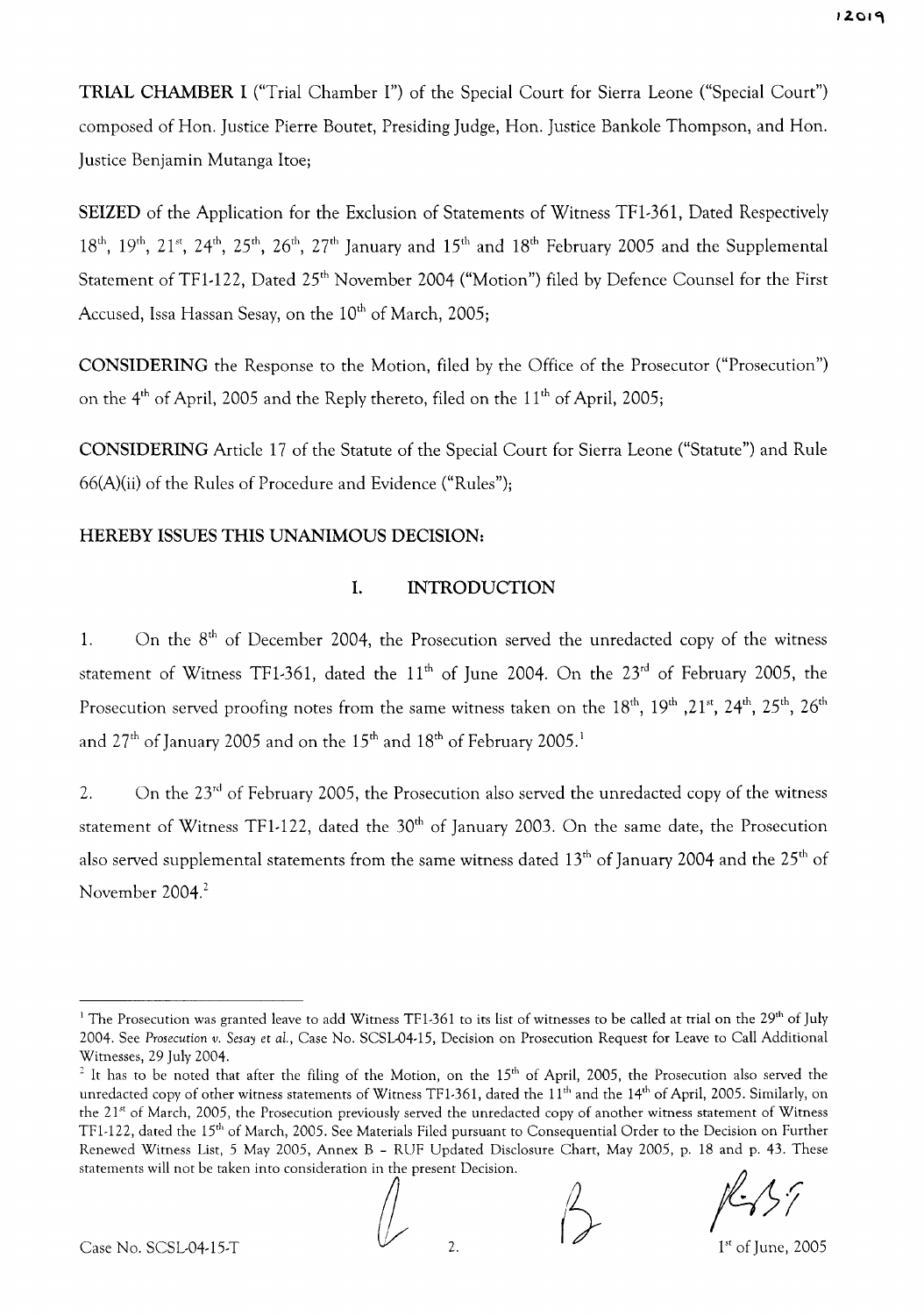#### **II. PARTIES SUBMISSIONS**

#### *A) The Motion*

3. The Defence submits that all the supplemental statements of Witness TFl-361 and the supplemental statement of Witness TF1-122 dated the 25<sup>th</sup> of November 2004 ("supplemental statements") contain wholly new allegations against Issa Sesay which did not form part of these witnesses' respective original statements. The Defence therefore request that the Trial Chamber exclude such supplemental statements, unless the Prosecution shows good cause pursuant to Rule 66 of the Rules. <sup>3</sup>

4. As far as Witness TFl-361 is concerned, the Defence submits that the supplemental statements contain several new allegations regarding Issa Sesay not previously contained in the original statement, and concerning in particular his responsibility for operations in Makeni, Kono, Koinadugu and Freetown areas, as well as the raping of JPK's wife and connections with Charles Taylor. <sup>4</sup>

5. With particular reference to Witness TFl-122, a Kenema Crime Base witness, the Defence submits that the supplemental statement dated the 25<sup>th</sup> November 2004 refers for the first time to Issa Sesay, whom the witness has seen in Kenema on two occasions accompanied by SBUs. <sup>5</sup>

6. Based on the reasoning applied in the *Bagosora* Case,6 already relied upon in previous Decisions of this Chamber, the Defence submits that the determination of whether evidence is new or not, requires 1) a comparison with the witness' prior statements; 2) any indication in the Indictment and/or the Pre-Trial Brief of the event the witness will testify on, combined with the period of notice to the Defence; and, 3) the extent to which the new evidence alters the incriminating quality of the evidence of which the Defence already has notice.<sup>7</sup>

7. With particular reference to the provisions of Rule 66 of the Rules, the Defence contends that it would be against the purpose and the spirit of this Rule if an allegation contained in a supplemental statement cannot be characterized as new, and therefore allowed only upon showing of

<sup>3</sup> Motion, para. 5 and para. 37.

*<sup>4</sup>* Id., paras 14-20. See also Annex A.

 $<sup>5</sup>$  Id., paras 21-26. See also Annexes B-C.</sup>

<sup>&</sup>lt;sup>6</sup> Prosecutor *v. Bagosora et al.*, ICTR-98-41-T, Decision on the Admissibility of Evidence of Witness DP, 18 November 2003<br><sup>6</sup> Prosecutor *v. Bagosora et al.*, ICTR-98-41-T, Decision on the Admissibility of Evidence of W Modoo, pm <sup>12</sup> IV () *f/7i*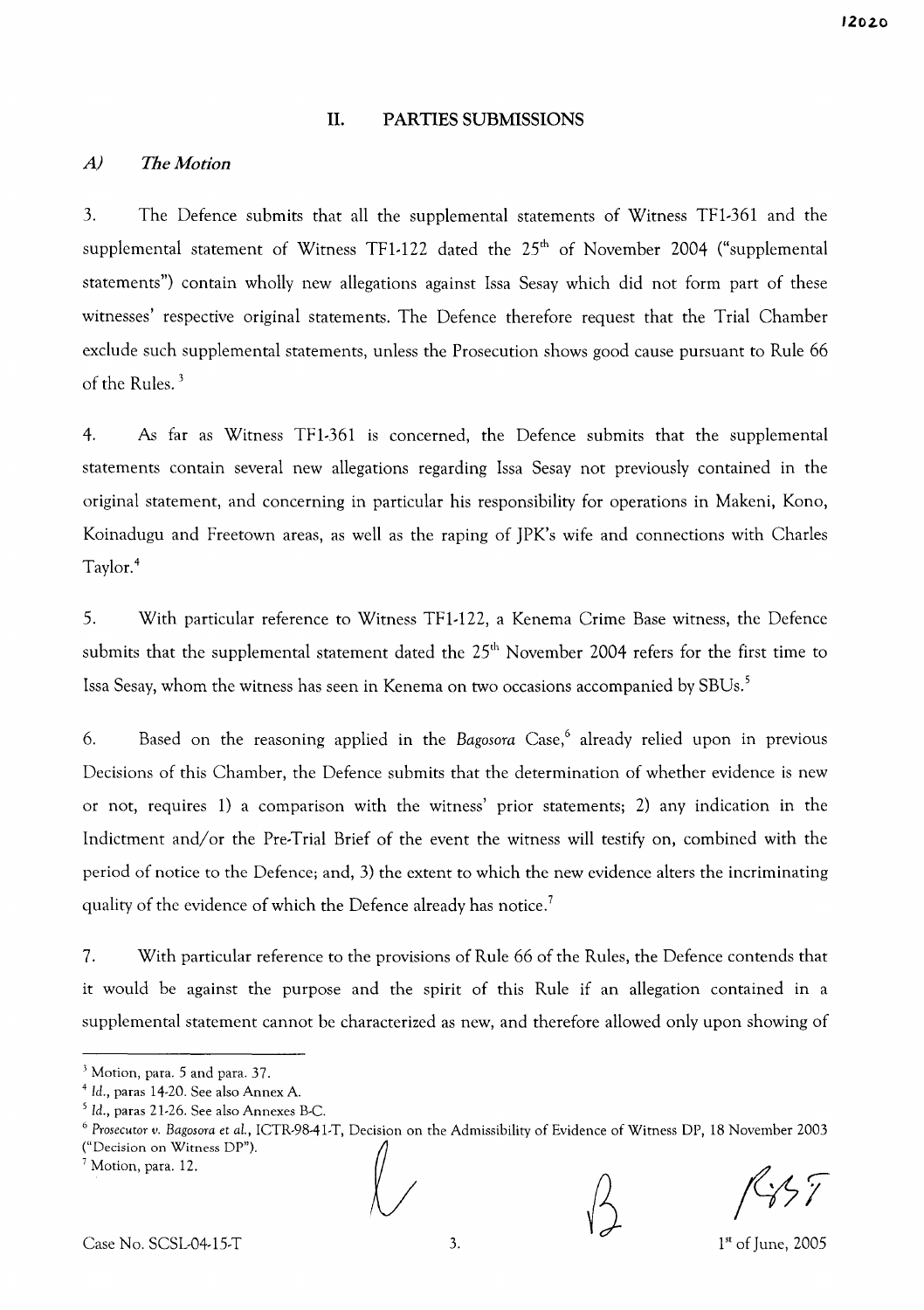good cause, solely on the basis that it is already obliquely mentioned within the general allegations or basic factual allegations set out by the Prosecution in the Amended Consolidated Indictment and in the Pre-Trial Brief. <sup>8</sup>

8. The Defence further submits that under the current interpretation of Rule 66 of the Rules, the Prosecution is introducing, through the supplemental statements of its witnesses, highly incriminating new allegations against the Accused in respect of which the Defence has no specific knowledge, with an adjournment of the witness testimony as the only recourse left to the Defence in order to prepare. Issa Sesay, the Defence further submits, is at risk of becoming the first Accused before any international tribunal, including those of Nuremberg and Tokyo, "to be tried without knowing the case he has to meet until part way through the case against him".<sup>9</sup>

## *B) The Prosecution Response*

9. In its Response, the Prosecution submits that the supplemental statements do not contain "entirely new allegations" within the meaning of the Chamber's jurisprudence and therefore, that there are no grounds for excluding the newly disclosed materials.<sup>10</sup>

10. More specifically, the Prosecution submits that both the jurisprudence of this Chamber and the *Bagosora* Case of the ICTR<sup>11</sup> support the principle that, in ascertaining whether allegations made in a supplemental statement are new, the court is not merely confined to a review of the original statement of the same witness, but ought to engage in an analysis of the material factual allegations of the Amended Consolidated Indictment, the Pre-Trial Brief and the Supplemental Pre-Trial Brief as well as the body of evidence disclosed by the Prosecution in preparation for the commencement of the trial.<sup>12</sup>

11. The Prosecution further contends that Chamber has held that the general and judicially preferred remedy for a breach of a disclosure obligation by the Prosecution is the granting of an extension of time in order to enable the Defence to prepare adequately its case.<sup>13</sup> However, considering that the supplemental statements were, according to the Prosecution, disclosed by

 $1<sup>st</sup>$  of June, 2005

<sup>8</sup> Id., paras 27-32.

*<sup>9</sup>* Id., paras 33-36.

<sup>10</sup> Response, para. 19.

<sup>11</sup> In addition to the Decision on Witness DP, *supra* note 6, relied upon by the Defence in its Motion, the Prosecution also quote another Decision from the Bagosora Case. See *Prosecutor v. Bagosora et aI.,* ICTR-98-41-T, Decision on Admissibility of Evidence of Witness DBQ, 18 November 2003 ("Decision on Witness DBQ"). See Response, paras 5-7. <sup>12</sup> Response, paras 4-8.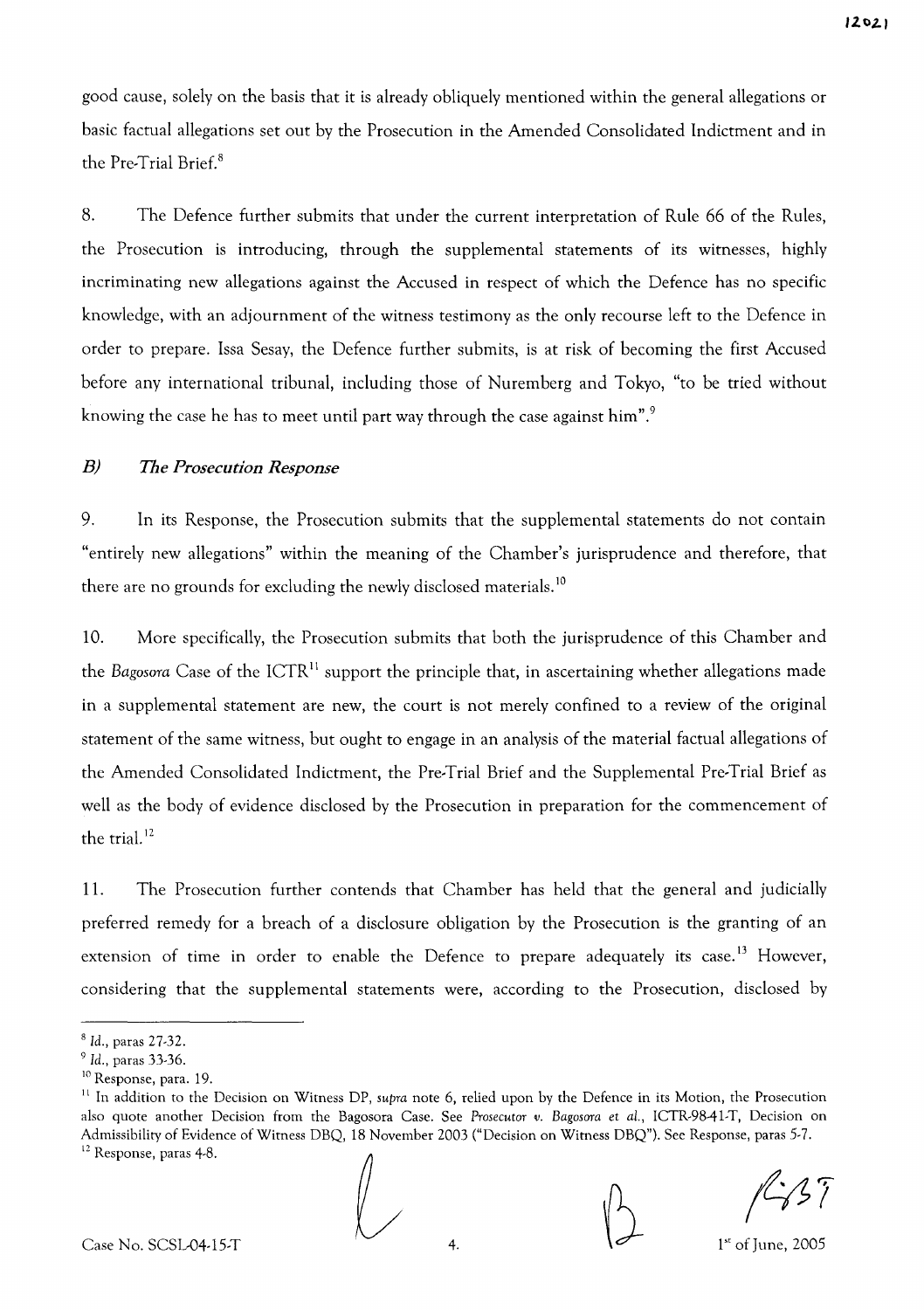February 2005 the latest, the Prosecution submits that the Defence already had sufficient time to prepare for the testimonies of both witnesses TFI-361 and TFl-I22 and that an adjournment in this case would therefore be inappropriate.<sup>14</sup>

### C) *The Reply*

12. In its Reply, the Defence reasserts that the relevant supplemental statements of both witnesses TF1-361 and TF1-122 are indeed new.<sup>15</sup>

13. In addition, the Defence submits that the Chamber has a preliminary discretion whether or not to admit new evidence rather than to solely evaluate, as argued by the Prosecution, if there has been sufficient notice to the Defence. According to the Defence, the Chamber were to accept the Prosecution's argument that all "relevant" and "new evidence" is admissible, it would then allow the Prosecution to continuously serve new evidence from existing witnesses.<sup>16</sup>

14. Finally, the Defence argues that in case the Chamber decides to admit the relevant supplemental statements, it does have the discretion to grant an adjournment of the testimony of both witnesses TFI-361 and TFl-I22 in order to allow the Defence to prepare fully for the newly disclosed allegations.<sup>17</sup>

#### **III. DELIBERATIONS**

#### A) Confidentiality Issue

15. The Chamber notes that the Motion was filed confidentially due to the fact that its annexes contained references to the statements of protected witnesses. Accordingly, the Prosecution's Response and the Reply thereto were also filed confidentially. However, having regard to the principle requiring that criminal trials be conducted in public and consistent with established jurisprudence of the Court,<sup>18</sup> the Chamber deems it necessary that this Decision be filed publicly,

Case No. SCSL04-15-T  $\bigcup_{5}$  5.  $\bigcup_{1^{st} \text{ of June, } 2005}$ 

<sup>13</sup> Id., para. 25.

<sup>14</sup> Id., para. 31

<sup>&</sup>lt;sup>15</sup> Reply, paras 16-18.

<sup>&</sup>lt;sup>16</sup> Id., paras 7-14.

*<sup>17</sup>* Id., paras. 21-22.

*<sup>1</sup>B* See, for instance, *Prosecutor v. Sesay* et *aL,* Decision on the Motion by Morris KaHon for Bail, 23 February 2004, paras 19- 21. See also *Prosecution v. Brima* et *aL,* Case No. SCSL-04-16-T, Decision on the Confidential Joint Defence Application for <sup>17</sup> Id., paras. 21-22.<br><sup>18</sup> See, for instance, *Prosecutor v. Sesay et al.*, Decision on the Motion by Morris Kallon for Bail, 23 February 2004, paras 19-<br>21. See also *Prosecution v. Brima et al.*, Case No. SCSL-04-16-T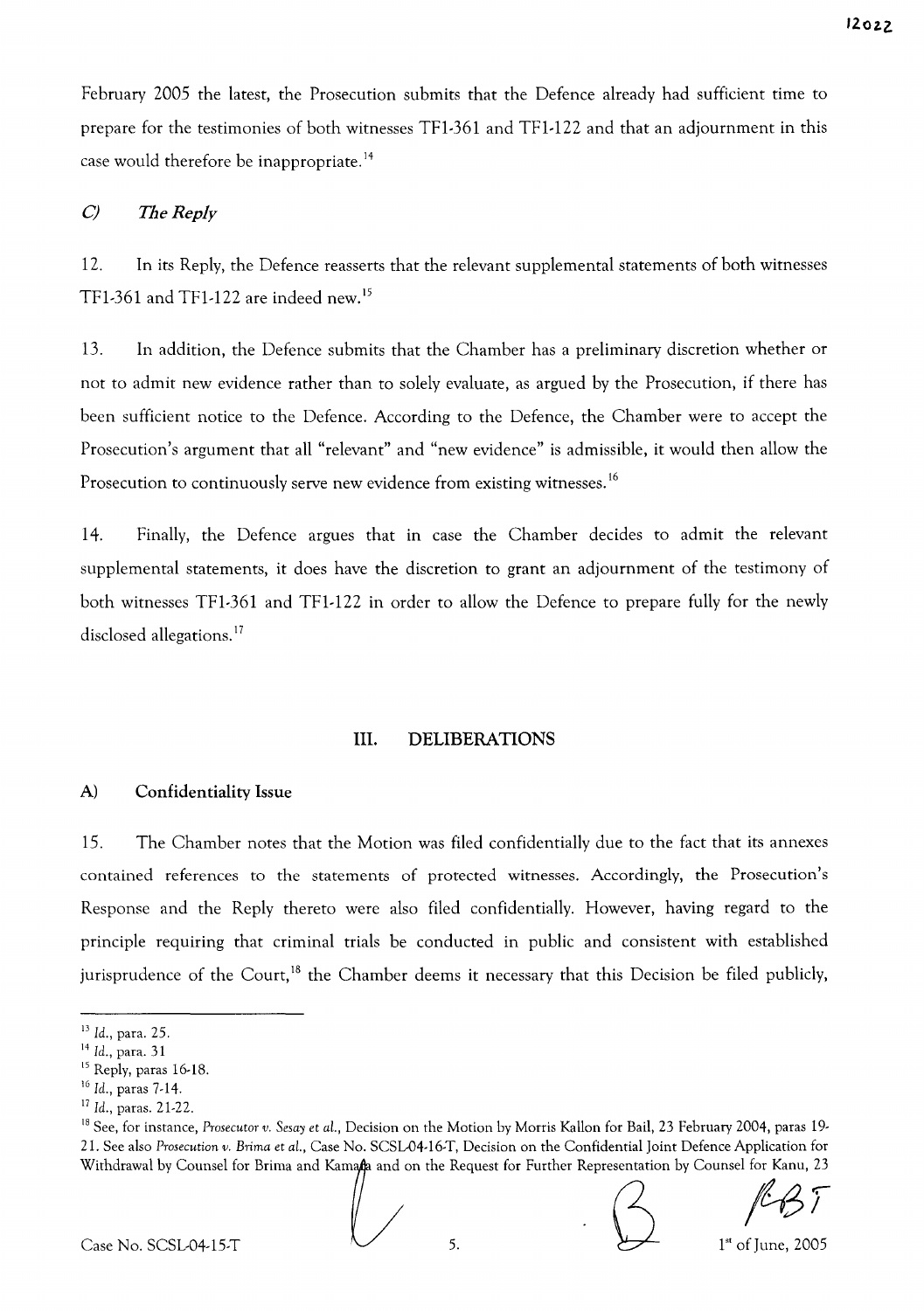omitting, if necessary and as may be required, any information that could disclose the identity of any protected witnesses.

## B) The Applicable Law

16. The Motion is the latest in a series of applications with which the Chamber has been confronted in the judicial task of determining the proper interpretation of Rule 66(A)(ii) of the Rules at the instance of the Defence involving the disclosure of supplemental or "will-say"<sup>19</sup> witness statements. <sup>20</sup>

17. Rule 89 of the Rules provides for the guiding principle governing the admissibility of evidence in these terms:

(B) In cases not otherwise provided for in this Section, a Chamber shall apply rules of evidence which will best favour a fair determination of the matter before it and are consonant with the spirit of the Statute and the general principles of law.

(C) A Chamber may admit any relevant evidence.

18. It is significant to note that even though the statutory schemes laid down by ICTY, ICTR and by this Court for the admissibility of evidence are predicated upon the notion of the pre-eminent need to ensure a fair and expeditious trial, yet there is now clearly a shade of juridical difference between our Rule 89(C) and the corresponding Rules of our sister tribunals. Unlike the ICTY and the ICTR Rules, Rule 89(C) does not require as a condition for admissibility of evidence an evaluation of the probative value of the evidence in question. As expressed by the Appeals Chamber in a recent Decision concerning an application for bail by the Accused Moinina Fofana, "[elvidence is admissible once it is shown to be relevant: the question of its reliability is determined thereafter, and

Case No. SCSL-04-15-T  $\bigvee_{\text{Case No. SCSLO4-15-T}}$  6.  $\bigvee_{\text{Case No. SCSLO4-15-T}}$  1st of June, 2005

 $f(z)$ 

May 2005, para. 22. See also *Prosecutor v. Muvunyi,* Case No. ICTR-OO-55AAR73, Decision on Prosecution Interlocutory Appeal Against Trial Chamber II Decision of 23 February 2005, 12 May 2005, paras 2-4.

<sup>&</sup>lt;sup>19</sup> For a definition of 'will-say" statement, see Prosecutor *v*. Simba, Case No. ICTR-01-76-T, Decision on the Admissibility of Evidence of Witness KDD, 1 November 2004, para. 9.

<sup>20</sup> See, for example: *Prosecutor v. Sesay et al.,* Case No. SCSL-04-I5-T, Ruling on Oral Application for the Exclusion of Statements of Witness TF1-141 dated Respectively 9<sup>th</sup> October 2004, 19<sup>th</sup> and 20<sup>th</sup> October 2004 and 10<sup>th</sup> January 2005, 3 February 2005 ("Ruling of Witness TFI-141"); Id., Ruling on Oral Application for the Exclusion of "Additional" Statement for Witness TFI-060, 23 July 2004 ("Ruling on Witness TFI-060"); Id., Ruling on the Oral Application of the Exclusion of Part of the Testimony of Witness TFI-199, 26 July 2004 ("Ruling on Witness TFI-199"); Id., Ruling on Disclosure Regarding Witness TFI-015, 28 January 2005; and Id., Ruling on Disclosure Regarding Witness TFI-195, 4 February 2005 ("Ruling on Witness TFI-195"). See also *Prosecutor v. Norman et al.,* Case No SCSL-04-14-T, Decision on Disclosure of Witness Statements and Cross-Examination, 16 July 2004 *("Norman* Decision"); *Prosecutor v. Sesay et al.,* Case No. SCSL-04-15-T, Sesay - Decision on Defence Motion for Disclosure Pursuant to Rules 66 and 68 of the Rules, 9 July 2004.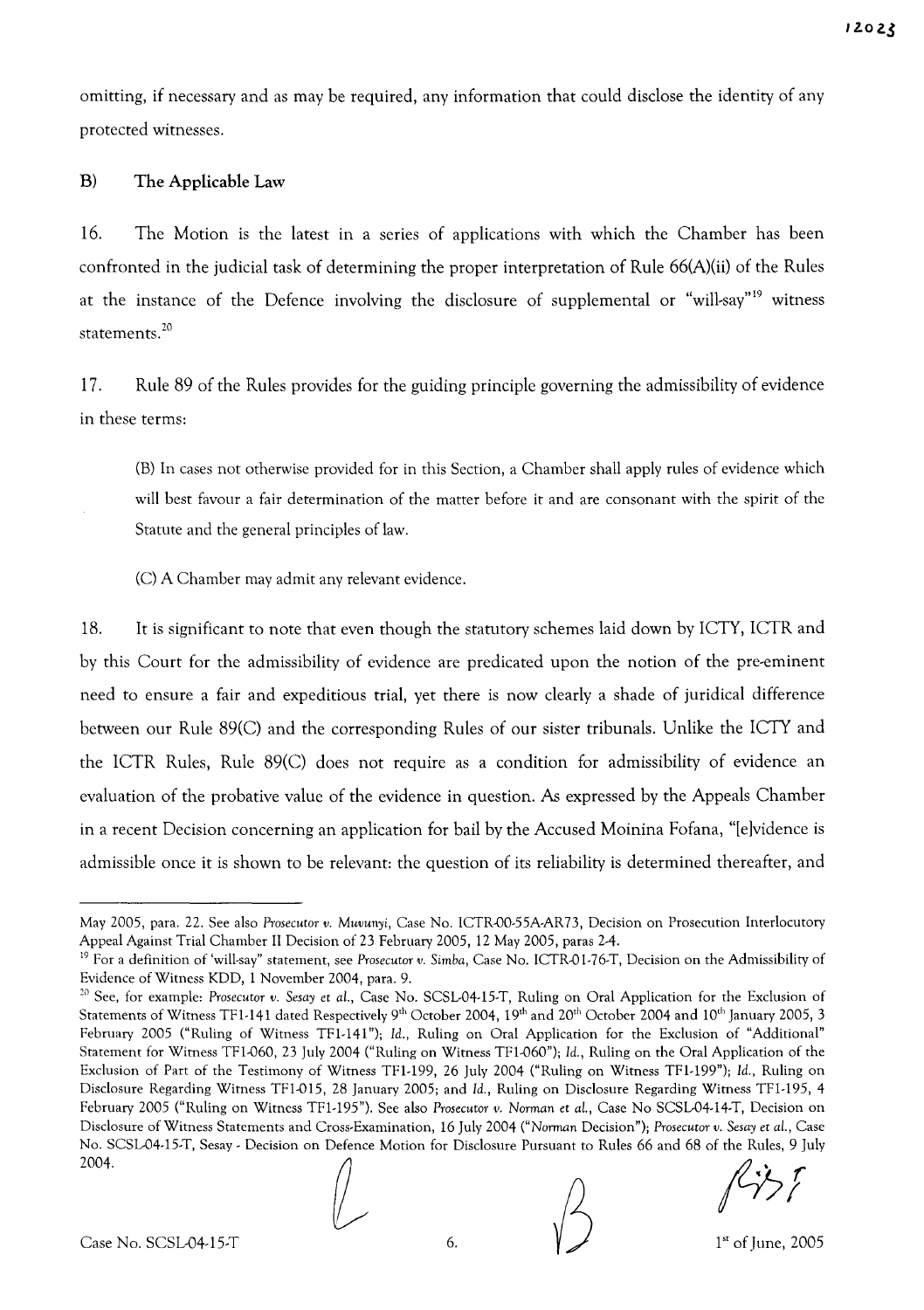is not a condition for its admission".<sup>21</sup> Hence, the object and purpose of Rule 89(C), gathered from its plain and ordinary meaning and the applicable jurisprudence, is to confer upon the Chamber a discretionary power to admit evidence which is relevant and to exclude evidence which is irrelevant and is not concerned with probative value at this stage.

19. The Chamber observes that the right of the Defence to prepare adequately for testimonial evidence is defined and guaranteed by Article 17 of the Statute and by the disclosure obligations set out in various rules, in particular in Rule 66(A)(ii). It is important to recall that the Chamber has recently expounded what it considers to be the true and proper interpretation of Rule 66, the rationale behind the statutory framework for disclosure obligations and the principle to be applied in determining issues of this nature.<sup>22</sup>

20. Firstly, as to the interpretation of the provisions of Rule 66 of the Rules, we noted in the *Norman* Decision that:

"As a matter of statutory interpretation, it is the Chamber's opinion that Rule 66 requires, inter *alia,* that the Prosecution disclose to the Defence copies of the statements of all witnesses which it intends to call to testify and all evidence to be presented pursuant to Rule *92bis,* within 30 days of the initial appearance of the Accused. In addition, the Prosecution is required to continuously disclose to the Defence, the statements of all additional Prosecution witnesses it intends to call, not later than 60 days before the date of trial, or otherwise ordered by the Trial Chamber, upon good cause being shown by the Prosecution."<sup>23</sup>

Further, explaining the rationale behind Rule 66 and enunciating the applicable principle the Chamber remarked in this same *Norman* Decision that:

"It is evident that the premise underlying the disclosure obligations is that the parties should act *bona* fides at all times. There is authority from the evolving jurisprudence of the International Criminal

<sup>&</sup>lt;sup>23</sup> Norman Decision, *supra* note 20, para 5.



 $1<sup>st</sup>$  of June, 2005

<sup>&</sup>lt;sup>21</sup> See Prosecutor v. Norman et al., Case No. SCSL04-14-AR65, Fofana - Appeal Against Decision Refusing Bail, 11 March 2005, para. 24. See also *Prosecutor v. Brima* et aL, Case No. SCSL-04-16-T, Decision on Joint Defence Motion to Exclude All Evidence from Witness TFl-277 Pursuant to Rule 89(C) and/or Rule 95, 24 May 2005; *Prosecutor v. Sesay* et aL, Case No. SCSL-04-15-T, Ruling on Gbao Application to Exclude Evidence of Prosecution Witness Mr. Koker, 23 May 2005, para. 4.

<sup>22</sup> See Ruling on Witness TFI-060 and *Norman* Decision, *supra* note 20. See also *Prosecutor v. Brima, Kamara and Kanu,* Case No SCSL-04-16-PT, Kanu - Decision on Motions for Exclusion of Prosecution Witness Statements and Stay of Filing of Prosecution Statements, 30 July 2004. See also *Prosecutor v. Sesay* et aL, Case No. SCSL-04-15-T, Sesay - Decision on Defence Motion for Disclosure Pursuant to Rules 66 and 68 of the Rules, 9 July 2004, *supra* note 20, paras 21-22. and Ruling on Witness TFl-199, 26 July 2004, *supra* note 20, para. 7.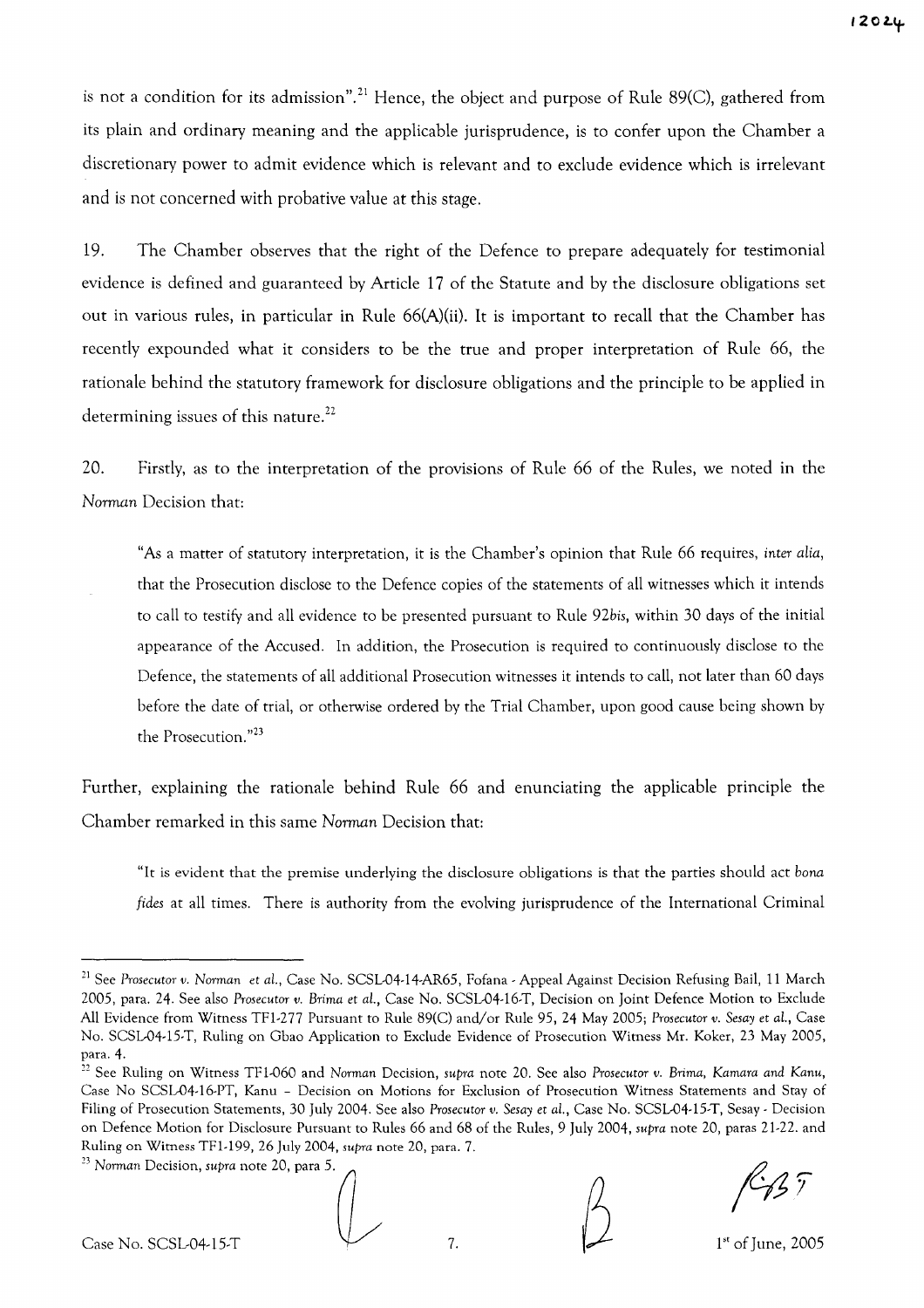Tribunals that any allegation by the Defence as to a violation of the disclosure rules by the Prosecution should be substantiated with *prima facie* proof of such a violation. "24

21. The Chamber further observed that this issue has featured prominently in the jurisprudence of other international tribunals, in cases like the so-called, *Media* Case, the *Nyiramasuhuko* Case and, in particular, the *Bagosora* Case. In this Decision of the ICTR, it was held that a motion concerning the disclosure of additional statements raises a three-fold question, namely:

"First, is this evidence relevant to the charges in the Indictments, or do they constitute entirely new charges? Second, do the will-say statements merely provide additional details of matters already disclosed in [the] original statement, on in other materials disclosed to the Defence? Third, if this is indeed new evidence, should it be admitted and under what conditions?"25

22. When determining or evaluating whether additional, supplemental or will-say statements contain new evidence, this Chamber, in its most recent Ruling on the exclusion of additional statements regarding Witness TFl-141, in February 2005, reiterated the principle that:

"... in determining whether to exclude additional or supplemental statements of prosecution witnesses within the framework of prosecutorial disclosure obligations, a comparative evaluation should be undertaken designed to ascertain (i) whether the alleged additional statement is new in relation to the original statement, (ii) whether there is any notice to the Defence of the event the witness will testify to in the indictment or Pre-Trial Brief of the Prosecution, and (iii) the extent to which the evidentiary material alters the incriminating quality of the evidence of which the Defence already had notice."26

23. In our Ruling on Witness TFl-141 on this issue, pursuant to an Oral Motion by Counsel for the First and the Third Accused in the RUF Trial, We held that the supplemental statements disclosed by the Prosecution for this witness contain allegations which are germane to the general and factual allegations set out in the Amended Consolidated Indictment, the Prosecution's Pre-Trial Brief as well as the Prosecution's Supplemental Pre-Trial Brief. **In** effect, the Trial Chamber concluded that the supplemental statements were not new, and We stated:

"the allegations embodied in the respective statements, taken singly or cumulatively, are not new evidence but rather separate and constituent different episodic events or, as it were, building-blocks

*<sup>24</sup>* Id., para 7.

<sup>25</sup> See Decision on Witness DBQ, *supra* note 11, para. 14. See also Ruling on Witness TF1-060, *supra* note 20, para. 12.

<sup>26</sup> Ruling on Witness TFl-141, *supra* note 20, para. 19. See also Ruling of Witness TF1-060, *supra* note 20, para. 11. The foregoing test, not disputed by both Prosecution and Defence, derives from the jurisprudence as established in the <sup>24</sup> Id., para 7.<br><sup>25</sup> See Decision on Witness DBQ, supra note 11, para. 14. See also Ruling on Witness TF1-060, supra note 20, para. 12.<br><sup>26</sup> Ruling on Witness TF1-141, supra note 20, para. 19. See also Ruling of Witness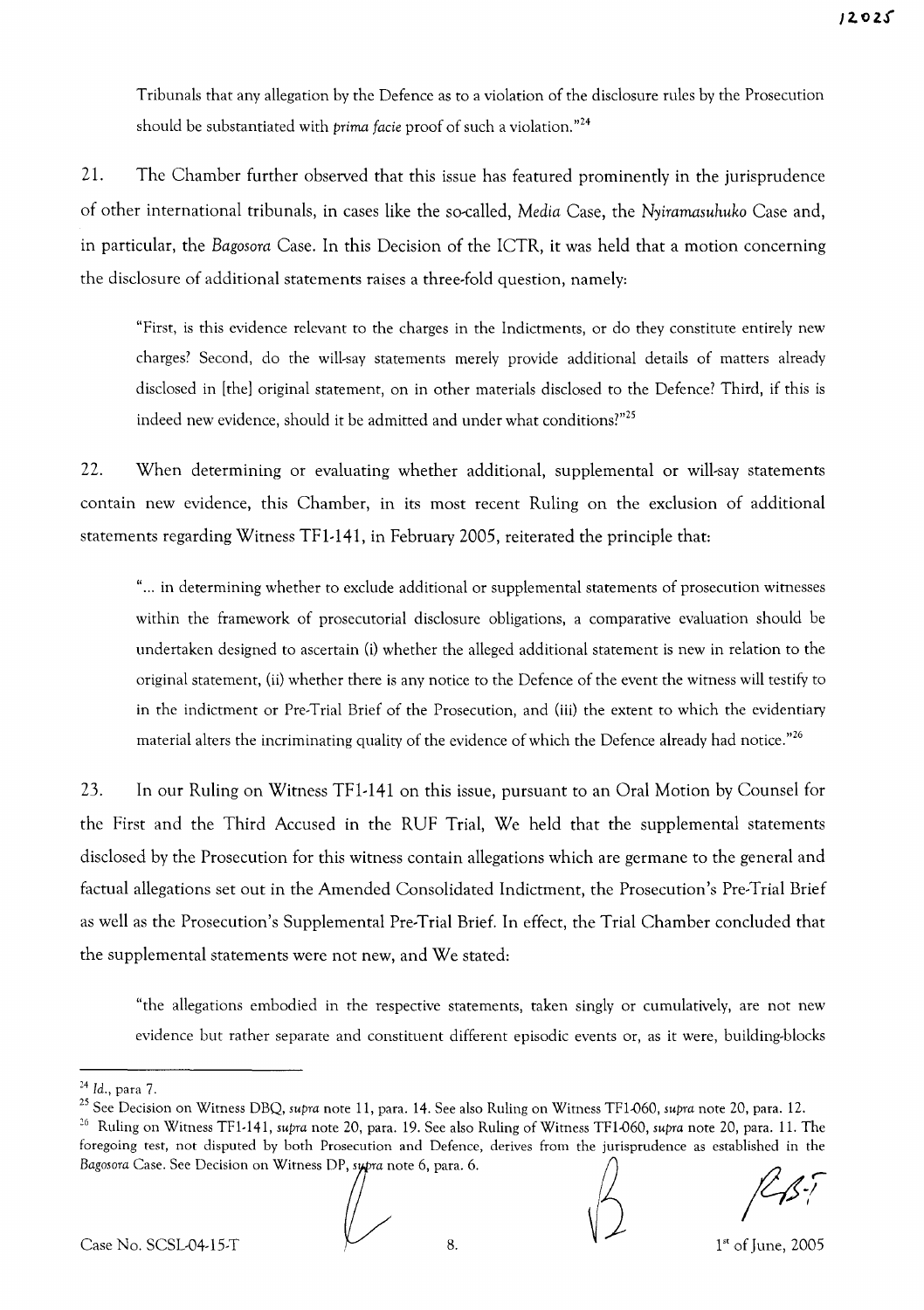constituting an integral part of, and connected with, the same *res gestae* forming the factual substratum of the charges in the Indictment;"<sup>27</sup>

24. As regards the appropriate remedy for the Defence when supplemental statements are found to contain new evidence, this Chamber had earlier held that, as a general rule, the judicially preferred remedy for a breach of disclosure obligations by the Prosecution is an extension of time to enable the Defence to prepare adequately its case rather than the exclusion of the evidence.<sup>28</sup> However, in the case of *Prosecutor v. Sesay et aL,* the Chamber has ruled that evidence not properly disclosed by the Prosecution should be excluded.<sup>29</sup>

25. The Trial Chamber already emphasized in a Ruling concerning the postponement of the testimony of Witness TFI-060 that it possesses discretionary authority to determine the appropriate remedy in case of breach of disclosure obligations and found that this assessment involves a particular factual inquiry into the specific evidence in question.<sup>30</sup>

## C) On the Merits of the Motion

26. Consistent with the above case-law, and guided by the reasoning in the said cases and the principles enunciated therein, the key question for determination by the Chamber in disposing of the issue raised in this Motion is whether the Defence has demonstrated or substantiated with *prima facie* proof that the Prosecution is in breach of its disclosure obligations under Rule 66(A)(ii) and that it is in violation of Article 17(4) (a) and (b) statutory rights of the Accused persons on the grounds of disclosing at this stage witness statements of witness TFI-361 and witness TFI-122 containing, as alleged, entirely new allegations.

27. In order to determine whether there has been such a breach as alleged and an attendant violation of Article 17(4)(a) and (b) of the Statute, the Chamber has carefully reviewed the original statement of Witness TF1-361 dated the  $11<sup>th</sup>$  of June, 2004, alongside his respective supplemental statements dated the  $18^{\text{th}}$ ,  $19^{\text{th}}$ ,  $21^{\text{st}}$ ,  $24^{\text{th}}$ ,  $25^{\text{th}}$ ,  $26$  and  $27^{\text{th}}$  of January, 2005 and the  $15^{\text{th}}$  and  $18^{\text{th}}$  of

<sup>]0</sup> *Prosecutor v. Sesay et al.,* Case No. SCSL-04-15-T, Ruling on the Oral Application for the Postponement of the Testimony of Witness TF1-060, 27 July 2004, paras 2-3. See also *Prosecutor v. Bagosora et. aI,* Case No. ICTR-41-T, Decision on Certification of Appeal Concerning Will-Say Statements of Witness DBQ, DP and DA, 5 December 2003, para. 7 and 10. See also, Prosecutor v. Simba, Case No. ICTR-01-76-T, Decision on the Admissibility of Evidence of Witness KDD, 1 November 2004, *supra* note 19, para. 15; *Id.,* Decision on the Admission of Prosecution Exhibit 27 and 28, 31 January



 $1<sup>st</sup>$  of June, 2005

<sup>27</sup> Ruling on Witness TFl-141, *supra* note 20, para. 22. See also Ruling on Witness TF1-060, *supra* note 20, para. 14.

<sup>28</sup> Ruling on Witness TFl-195, *supra* note 20, para. 7.

*<sup>29</sup> Id.*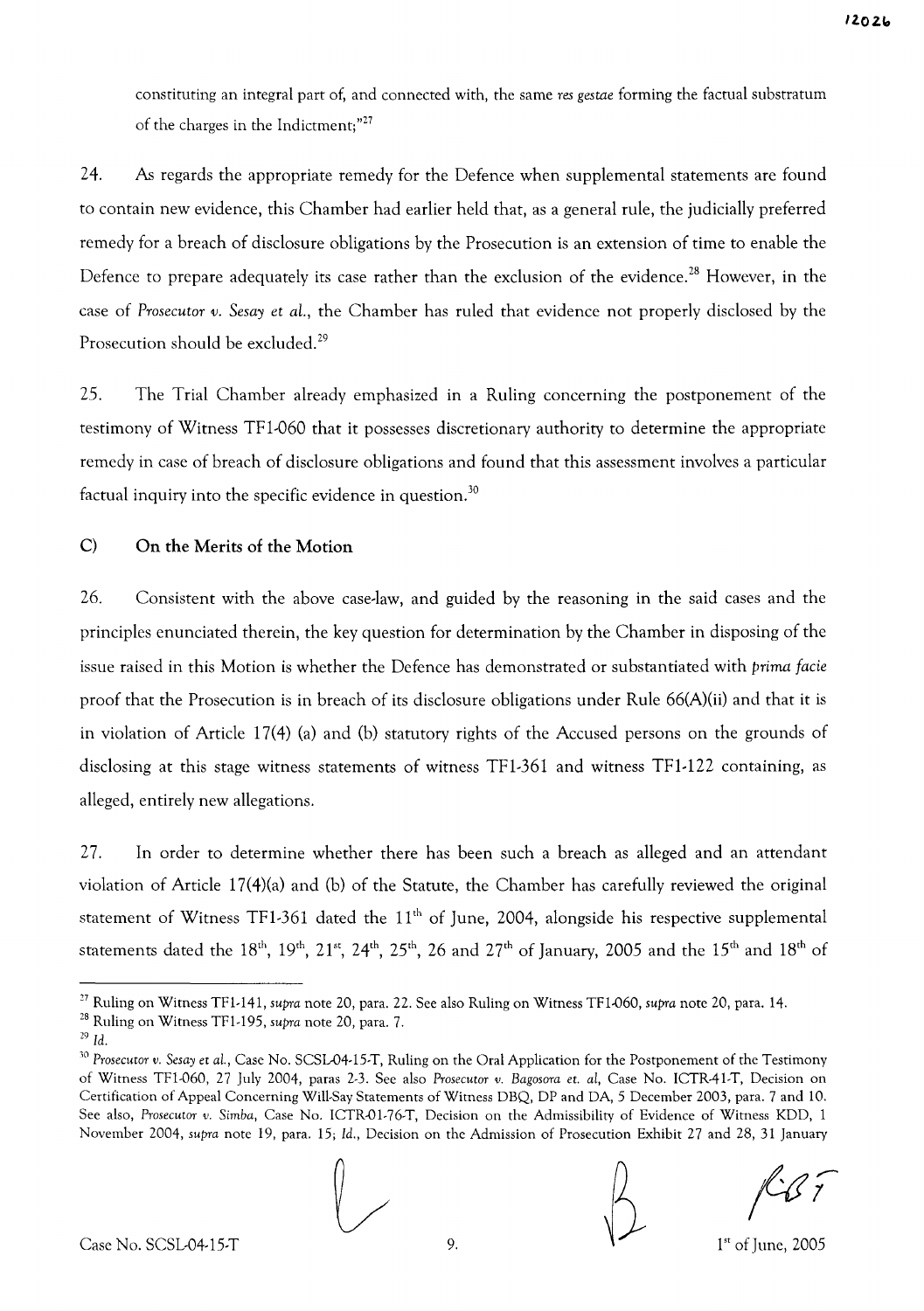February, 2005, the original statement of Witness TF1-122 dated the 30<sup>th</sup> of January, 2003, alongside with his supplemental statements dated the 13<sup>th</sup> of January, 2004 and the 25<sup>th</sup> of November, 2004 as well as the charges in the Amended Consolidated Indictment, the Prosecution's Pre-Trial<sup>31</sup> and Supplemental Briefs, $32$  and the various materials filed by the Prosecution in preparation for the commencement of the trial.<sup>33</sup>

28. Having so reviewed the disclosed materials, consistent with the evolving body of jurisprudence on this issue, the Chamber finds as follows in respect of the supplemental statements of Witness TFl-361:

- (i) That the allegations itemised as  $(b) \cdot (s)$  in paragraph 14 of the Motion are indeed germane to the general allegations set out at paragraphs 2-8 of the Amended Consolidated Indictment and also the charges specified and particularised in Counts 1-18 thereof (as admitted by the Defence) and pages 7-36 of the Prosecution's Pre-Trial Brief;
- (ii) That the aforesaid allegations referred to in (i) above are also germane to the basic factual allegations as specified and particularised in the Amended Consolidated Indictment and specifically at pages 8-22 of the Prosecutions Pre-Trial Brief, (as conceded by the Defence);
- (iii) That by reason of our findings in (i) and (ii) above, the Defence did have notice that TFI-361 will indeed testify in respect of allegations (a) - (t) and is estopped from asserting the contrary;
- (iv) That the disputed statements cannot therefore be characterised as entirely new in relation to the original statement as the latter provides some general context as to the alleged criminal involvement of the First Accused specifically in such areas as

<sup>2005,</sup> para. 14: See also, generally, *Prosecutor v. Furundzia,* Case No. *ICTY-95-17/1,* Decision on Motion of Defendant Anto Furundzia to Preclude Testimony of Certain Prosecution Witnesses, 29 April 1998.

<sup>&</sup>lt;sup>31</sup> Prosecution Pre-Trial Brief Pursuant to Order for Filing Pre-Trial Briefs (Under Rules 54 and 73bis) of 13 February 2004, 1 March 2004.

<sup>&</sup>lt;sup>32</sup> Prosecution Supplemental Pre-Trial Brief Pursuant to Order to the Prosecution to File a Supplemental Pre-Trial Brief of 30 March 2004 as Amended by Order to Extend the Time for Filing of the Prosecution Supplemental Pre-Trial Brief of 2 April 2004, 21 April 2004.

<sup>&</sup>lt;sup>33</sup> Materials Filed Pursuant to "Order to Prosecution to Produce Witness List and Witness Summaries", 12 July 2004; Prosecution Chart Indicating Documentary and Testimonial Evidence by Paragraph of Consolidated Indictment Pursuant to Trial Chamber Order Dated 1 April 2004; Materials Filed Pursuant to Order to the Prosecution to File Disclosure Materials and Other Materials in Preparation for the Commencement of Trial of 1 April, 2004, 26 April 2004. Pursuant to this Chamber *Consequential Order* to *the Decision* on *Further Renewed Witness* List of the 13th of April, 2005 these materials have been recently updated in order to reflect the subsequent modifications in the Prosecution witness list and the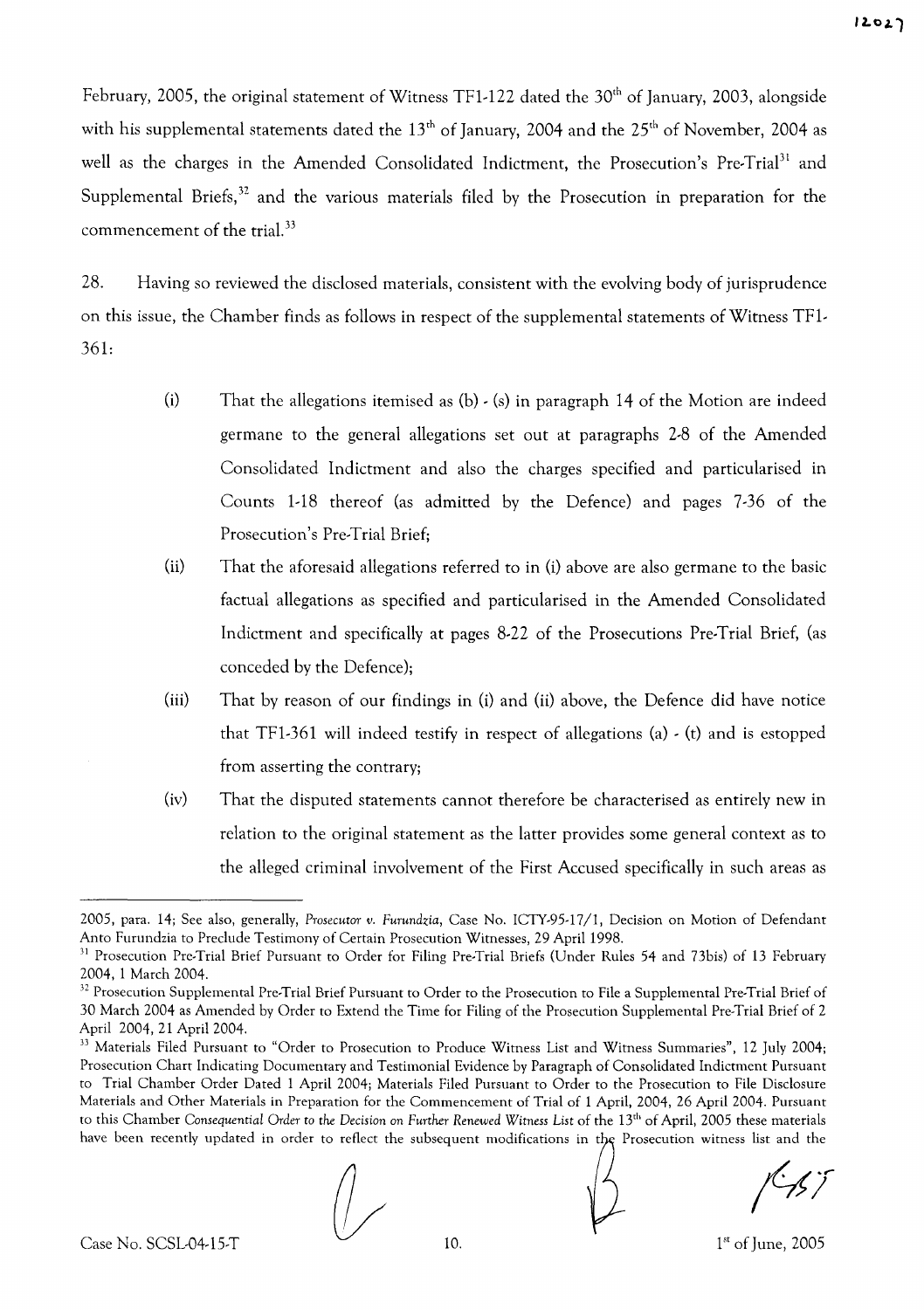communications and the launching of military offensives and other diverse acts of an allegedly criminal character;

- (v) That the allegations complained of, taken singly or cumulatively, are not new evidence but rather separate and constituent different episodic events, or, as it were, building-blocks constituting an integral part of and connected with, the same *res gestae* forming the factual substratum of the charges in the Indictment;
- (vi) That by reason of our findings in (i) (v) above, the supplemental statements of TFl-361 do not in a material way significantly alter the incriminating quality of the evidence of which the Defence already has notice.

29. By parity of reasoning, the Chamber also finds as follows in respect of the supplemental statements of Witness TFl-I22:

- (i) That the allegations itemised as (a)  $\cdot$  (d) in paragraphs 21 of the Motion are indeed of germane to the general allegations set out in paragraphs 2-8 of the Amended Consolidated Indictment and also the charges specified and particularised in Counts 1-18 thereof (as admitted by the Defence);
- (ii) That the aforesaid allegations referred to in (i) above are also germane to the basic factual allegations as specified and particularised in the Amended Consolidated Indictment and at pages 8-22 of the Prosecution's Pre-Trial Brief (as conceded by the Defence);
- (iii) That by reason of the findings in (i) and (ii) above, the Defence did have notice that TF1-122 will indeed testify in respect of allegations (a)  $\cdot$  (d) and is estopped from asserting the contrary;
- (iv) That the disputed statements cannot therefore be characterised as entirely new in relation to the original statement as the latter provides some general context for Kenema as one theatre for allegedly AFRC/RUF criminal activities in their alleged search for Kamajor collaborators, the said allegations in the supplementary statements being specific instances of such criminal activities.
- (v) That the allegations complained of, taken singly or cumulatively, are not new evidence but rather separate constituent different episodic events, or, as it were,

amendment of the Indictment. See Materials Filed pursuant to Consequential Order to the Decision on Further Renewed Witness List, 5 May 2005.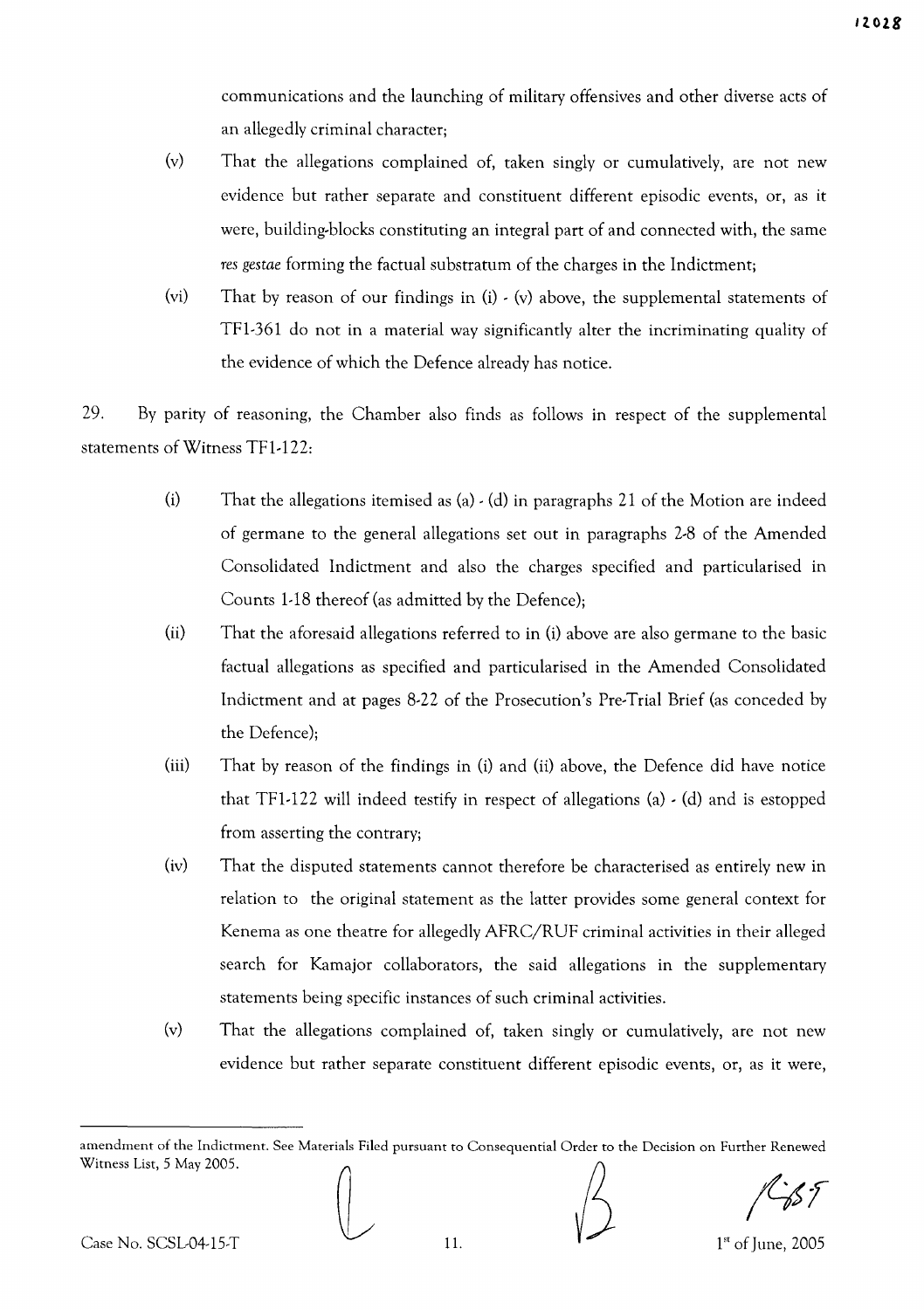building-blocks constituting as integral part of, and connected with, the same *res gestae* forming the factual substratum of the charges in the Indictment;

(vi) That by reason of our findings in  $(i)$   $\cdot$   $(v)$  above, the supplemental statement of witness TFl-l22 does not in a material way significantly alter the incriminating quality of the evidence of which the Defence already has notice.

30. Predicated upon the foregoing considerations and our specific findings, the Chamber is of the opinion that the Defence has failed to demonstrate or substantiate by *prima facie* proof the allegations of breach by the Prosecution of Rule 66(A)(ii) of the Rules, Article 17(4) of the Statute, and the Chamber's Order for Disclosure.

31. However, with specific reference to the disclosure of the supplemental statement for Witness TF1-122 dated the 25<sup>th</sup> of November, 2004, it appears that the Prosecution disclosed that statement only on the  $23<sup>rd</sup>$  of February, 2005, that is about 3 months after the statement had been taken.<sup>34</sup> Although there is no reason to doubt the good faith of the Prosecution in fulfilling its continuous disclosure obligations, the Chamber is indeed concerned at the almost systematic Prosecution practice of producing supplemental or additional statements for its witnesses. The Prosecution bears the onus of ensuring that the Defence is given sufficient time to prepare. The Chamber reminds the Prosecution in this regard that Rule 66 of the Rules requires the parties to act at all times in good faith.

32. Conversely, the Chamber also notes that the Motion was filed more than two weeks after the disclosure of the supplemental statements. Though such delay may be excusable, it must be emphasized that alleged breaches of disclosure obligations should normally be addressed promptly and expeditiously.35

#### **IV. DISPOSITION**

33. Accordingly, the application for the exclusion or suppression of the evidence contained in certain supplemental statements of both Witness TFl-361 and Witness TFl-l22 which are the

<sup>&</sup>lt;sup>34</sup> See Materials Filed pursuant to Consequential Order to the Decision on Further Renewed Witness List, 5 May 2005, Annex B - RUF Updated Disclosure Chart, May 2005, p. 18.

*<sup>35</sup> Prosecutor v. Bizimungu et al.,* Case No. ICTR-99-50-T, Decision on Prosper Mugiraneza's Motion for Appropriate Relief for Violation of Rule 66, 4 February 2005, paras 9 and 10.